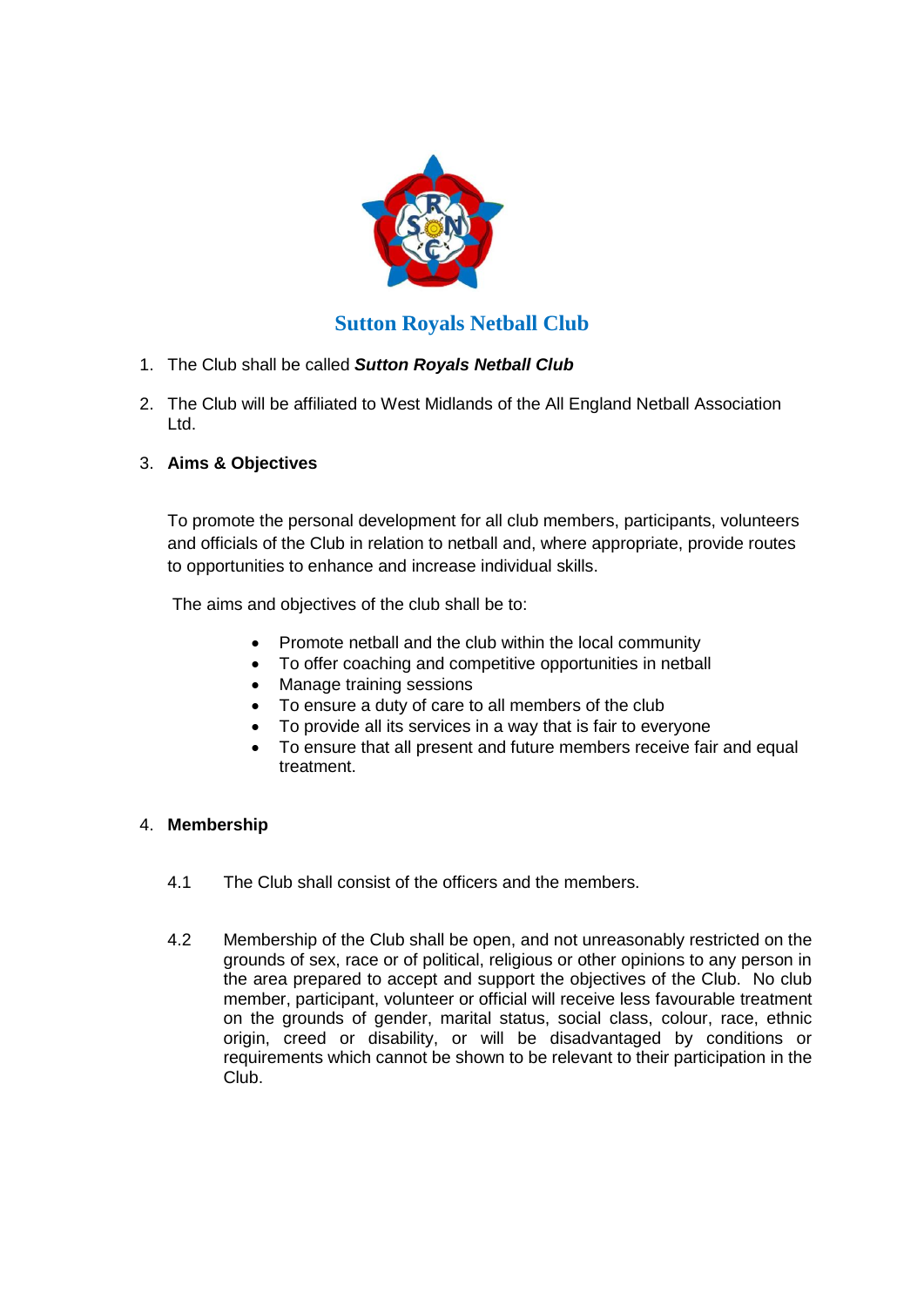- 4.3 In accepting membership a person agrees to abide in the constitution of the Club and the rulings of the Club Executive Committee.
- 4.4 Members will be enrolled in one of the following categories:
	- Full member
	- Associate member
	- Junior member
	- Senior member
- 4.5 Members may resign from membership at any time by giving notice to the Club Secretary.

### 5. **Membership Fees.**

- 5.1 Membership fees shall be stipulated by the members at the General Meeting the Club Executive Committee distinguishing between members who are in full time employment, members who are unemployed or in full-time education and junior members.
- 5.2 Fees will be paid monthly by direct debit
- 5.3 The Club Executive Committee may decide upon other charges or subscriptions at its discretion.

### 6. **Officers**

- 6.1 The officers of the Club shall be: Chair, Secretary, Treasurer & Club Safeguarding Officer
- 6.2 These officers shall hold for a period of 12 months, being elected annually at the Club AGM. All Officers shall retire annually but shall be eligible for reappointments.
- 6.3 Any casual vacancy occurring may be filled by the Executive Committee.

## 7. **Executive Committee**

7.1 The club will be managed through the Executive Committee consisting of:

Chairperson **Adam Garrad**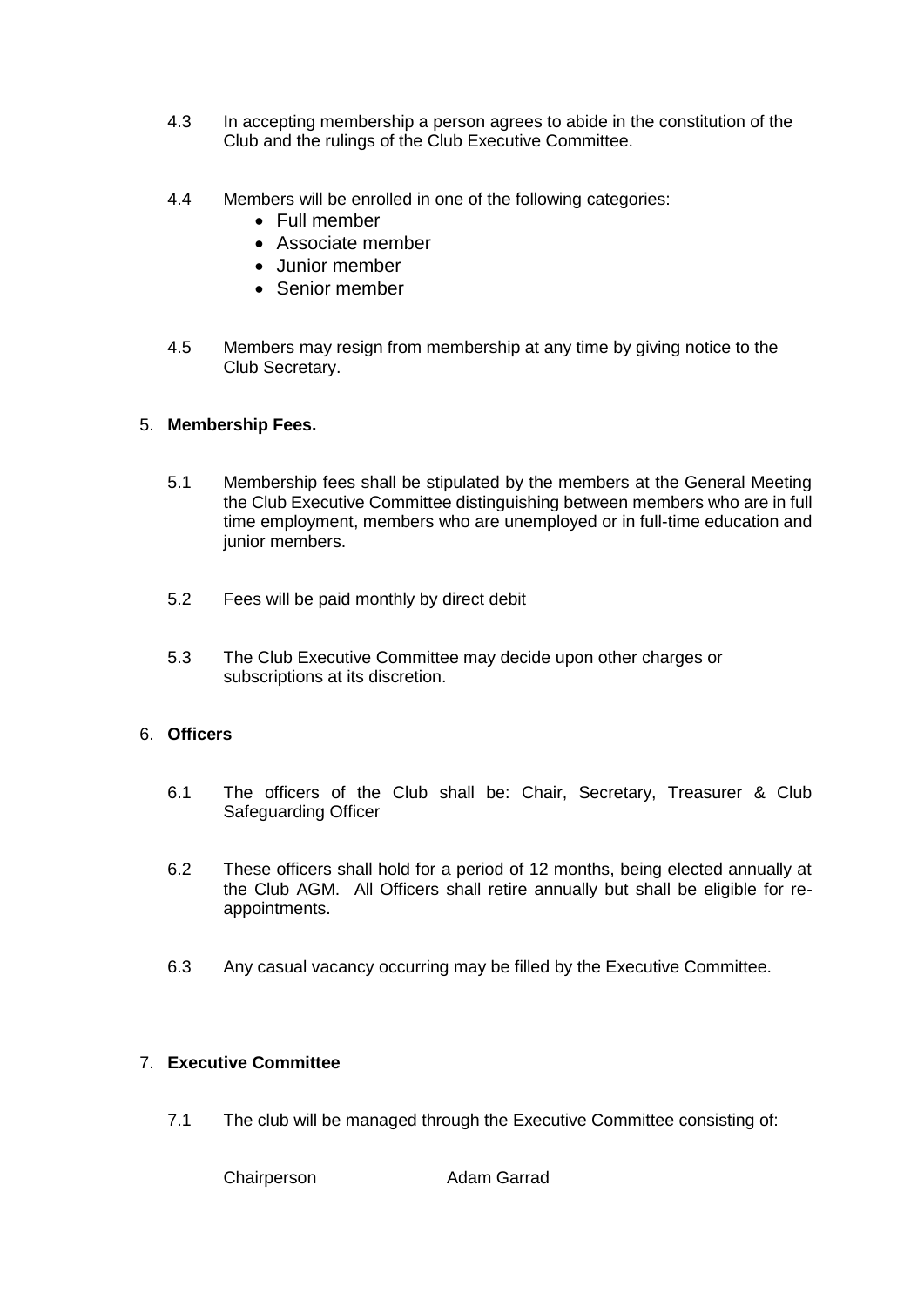| Club Secretary's             | <b>Claire Parkes</b>              |
|------------------------------|-----------------------------------|
| Treasurer                    | Jo Garrad                         |
| <b>Safeguarding Officers</b> | Sam Williams & Belinda Shepperson |

- 7.2 Meeting of the Executive Committee shall be convened by the Secretary and the Committee shall meet as required but not less than 4 times a year.
- 7.3 The quorum for the transaction of business at Executive Committee meetings shall be 6.
- 7.4 Every decision at a meeting of the Executive Committee shall be determined by a majority vote of the members present and every voting member having one vote. In the event of an equality of votes the Chair of the meeting shall have a casting vote.
- 7.5 The Executive Committee shall be responsible for considering any application for membership and shall decide if this application should be accepted. The decision shall be in accordance with a non-discriminatory policy.
- 7.6 The Executive Committee may delegate some or all of its powers and making to a sub-committee. Any sub-committee must act only in accordance within the authority delegated to it by the Executive Committee.
- 7.7 The Management Committee will be responsible for adopting new policy, codes of conduct and rules that affect the organisation of the club.

### 8. **Finance**

- 8.1 All monies raised by or on behalf of the club shall be applied to further the objects of the Club and for no other purpose.
- 8.2 All club monies will be banked in an account held in the name of the club.
- 8.3 The Club Treasurer will be responsible for the finances of the club.
- 8.4 The financial year of the club will end on **1 st June 2016**
- 8.5 An **audited** statement of annual accounts will be presented by the Treasurer at the Annual General Meeting.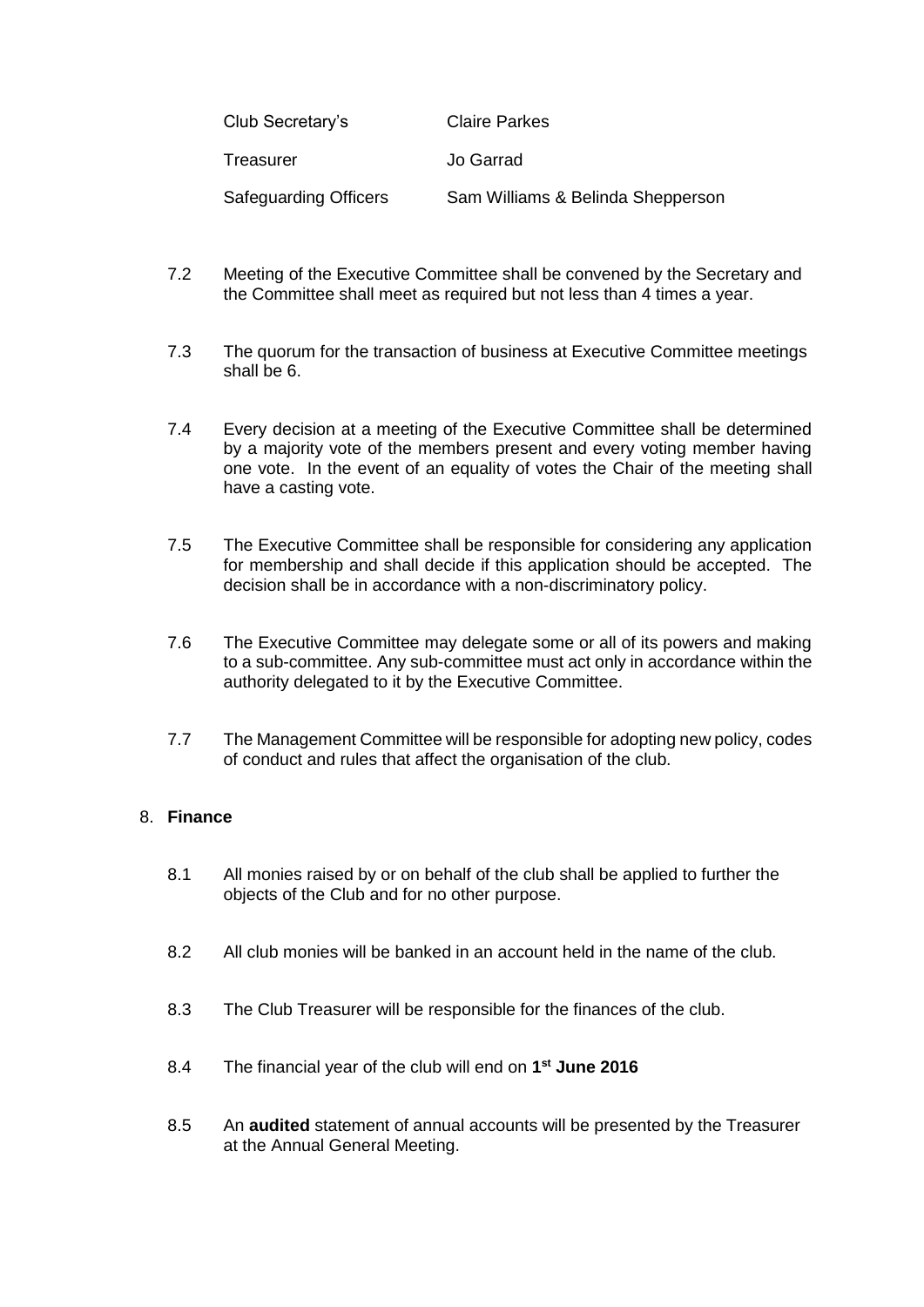8.6 Any cheques drawn against club funds should hold the signatures of the Treasurer plus up to two other officers.

### 9. **Annual general Meeting and other Meetings**

- 9.1 Notice of the Annual General Meeting (AGM) will be given by the Club Secretary. Not less than 28 clear days' notice to be given to all members
- 9.2 The AGM will receive a report from officers of the Management Committee and a statement of the audited accounts.
- 9.3 Nominations for officers of the Management Committee will be sent to the Secretary prior to the AGM.
- 9.4 Elections of officers are to take place at the AGM.
- 9.5 All members shall be entitled to vote at general meetings of the Club and shall have equal voting rights.
- 9.6 The quorum for general meetings shall be 15% members present and eligible to vote.
- 9.7 An Extraordinary General meeting (EGM) shall be called by an application in writing to the Secretary signed by not less than 15 members. The Executive Committee shall have the power to call an EGM by decision of a simple majority of its members. The EGM should be held within 21 days of receipt of a valid requisition.

#### 10. **Voting procedures**

- 10.1 Each member shall be entitled to one vote.
- 10.2 A motion shall be carried by a single majority of those present and voting, except when the motion is a constitutional amendment which shall require a two thirds majority.
- 10.3 The Chair shall have a casting vote in addition to a deliberative vote.

#### 11. **Property and Staff**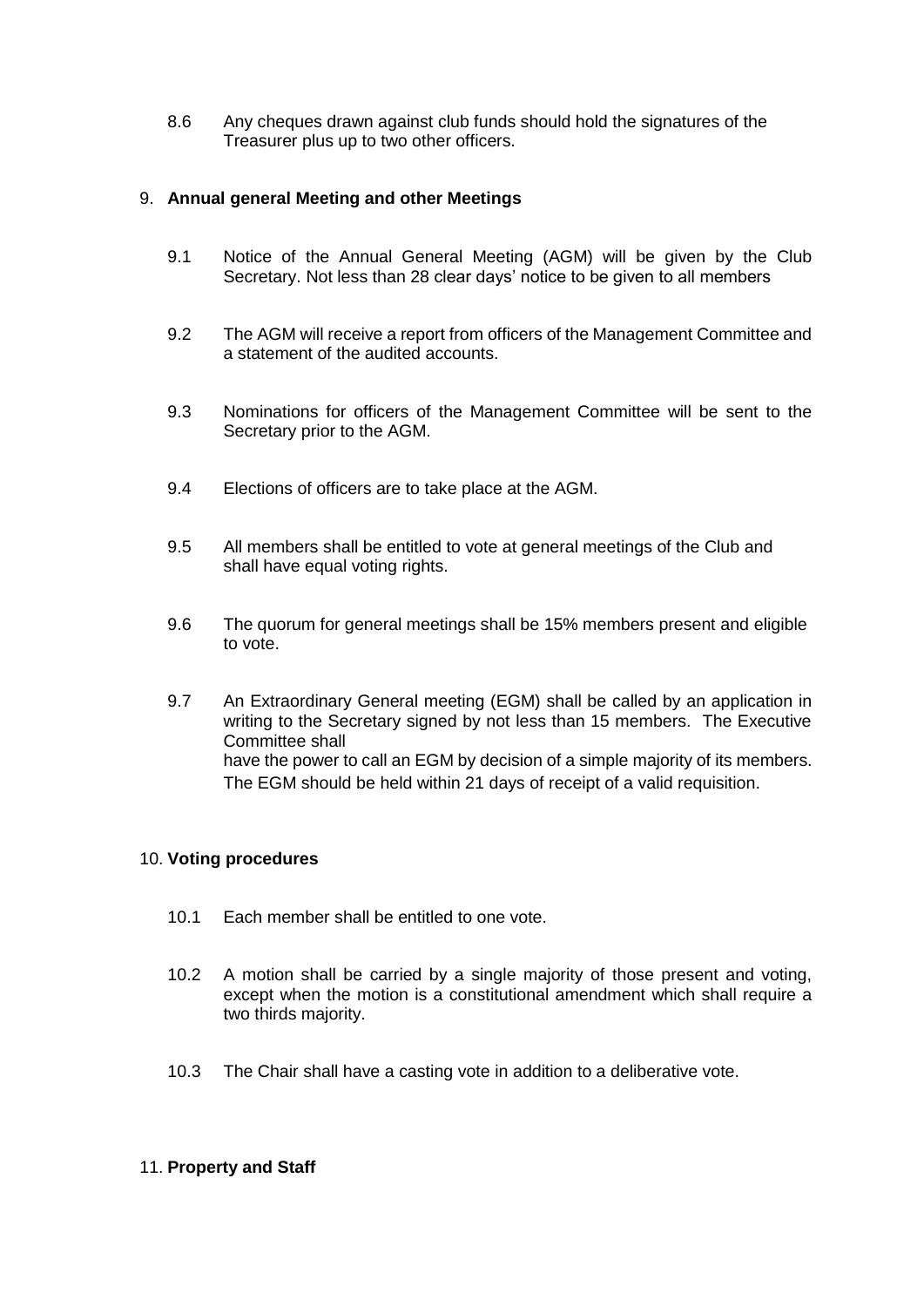11.1 Responsibility for all property owned by the Club and for the employment of any paid staff and volunteers rests with the Executive Committee.

### 12**. Discipline and Appeals**

- 12.1 The Executive Committee shall have the power to take disciplinary action against any member and shall have the authority to terminate the membership of any member guilty of conduct deemed to be a detriment to the Club.
- 12.2 There shall be the right of appeal to the Executive Committee, against any decision made by an officer of the Club.
- 12.3 The appeal shall normally be considered within 14 days of it being received by the Secretary

#### 13. **Dissolution Procedures**

- 13.1 A resolution to dissolve the club can only be passed at an AGM or EGM through a majority vote of the membership.
- 13.2 In the event of dissolution, any assets of the club that remain will become the property of England Netball *or some other club with similar objectives to those of the club.*

#### 14. **Review of the constitution.**

- 14.1 The constitution shall be reviewed on a yearly basis.
- 14.2 The constitution will only be changed through agreement by majority vote at an AGM or EGM.
- 14.3 Additions to, or alterations of the constitution shall be submitted to the Secretary not less than 21 days before the date of the AGM or EGM, or with a request for a special meeting of Club members. No resolution involving an amendment to the constitution may be proposed or amended from the floor of a meeting.
- 14.4 In the event of a proposal for amending the constitution being submitted, the Secretary shall inform the membership of the proposed motion not less than 14 days before the AGM.